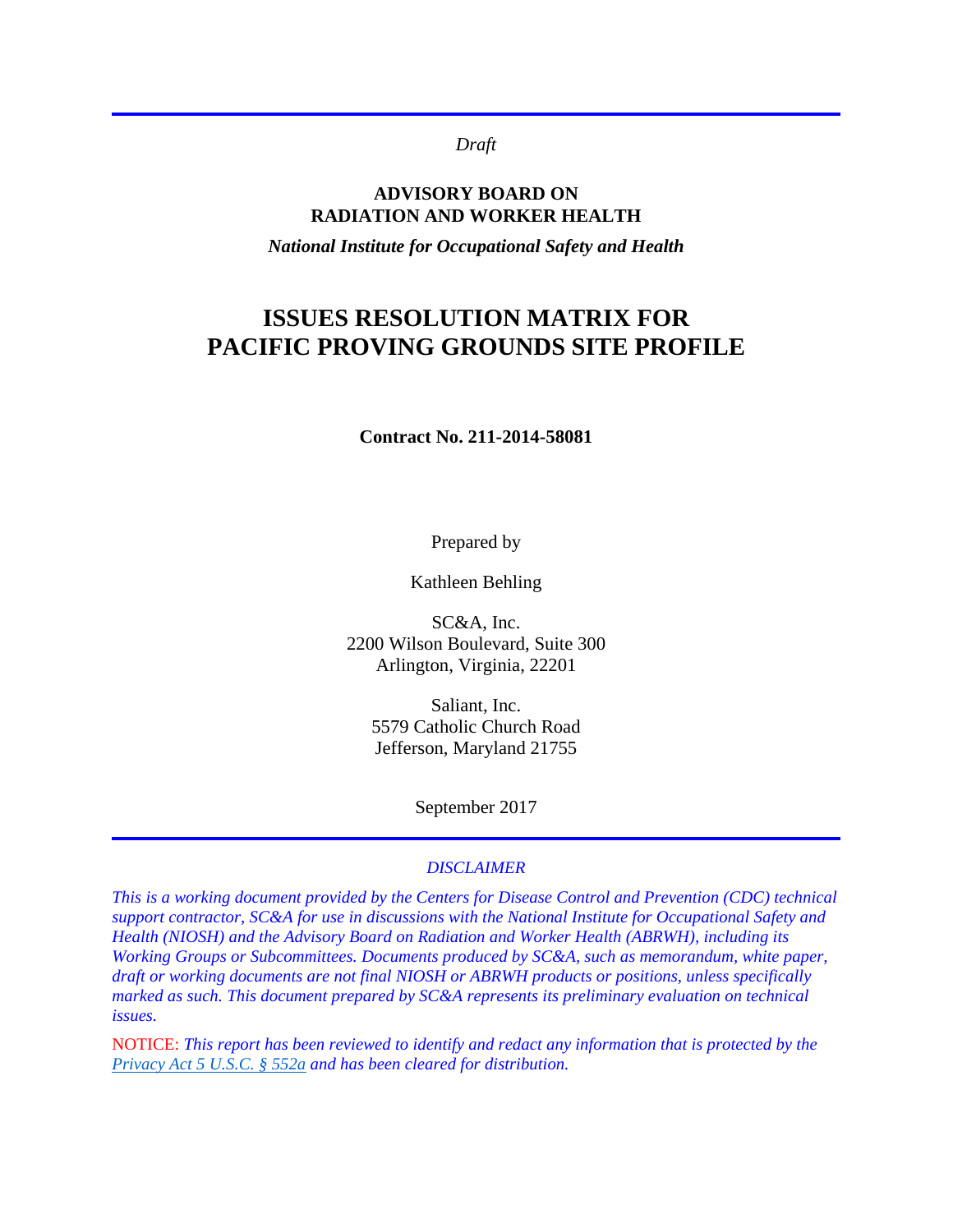| <b>Effective Date:</b> | <b>Revision No.</b>       | <b>Document No./Description:</b> | Page No. |
|------------------------|---------------------------|----------------------------------|----------|
| 9/6/2017               | Sept. 2017 update (Draft) | <b>PPG</b> Issues Matrix         | 2 of 10  |

## **SC&A, INC.:** *Technical Support for the Advisory Board on Radiation and Worker Health Review of NIOSH Dose Reconstruction Program*

| <b>DOCUMENT TITLE:</b>                         | Issues Resolution Matrix for Pacific Proving Grounds Site Profile                      |
|------------------------------------------------|----------------------------------------------------------------------------------------|
| <b>DOCUMENT NUMBER/</b><br><b>DESCRIPTION:</b> | <b>PPG</b> Issues Matrix                                                               |
| <b>REVISION NO.:</b>                           | September 2017 update (Draft)                                                          |
| <b>SUPERSEDES:</b>                             | May 2014 version                                                                       |
| <b>EFFECTIVE DATE:</b>                         | September 6, 2017                                                                      |
| <b>TASK MANAGER:</b>                           | Hans Behling, PhD, MPH [signature on file]                                             |
| <b>PROJECT MANAGER:</b>                        | John Stiver, MS, CHP [signature on file]                                               |
| <b>DOCUMENT</b><br><b>REVIEWER(S):</b>         | Hans Behling, PhD, MPH [signature on file]<br>John Stiver, MS, CHP [signature on file] |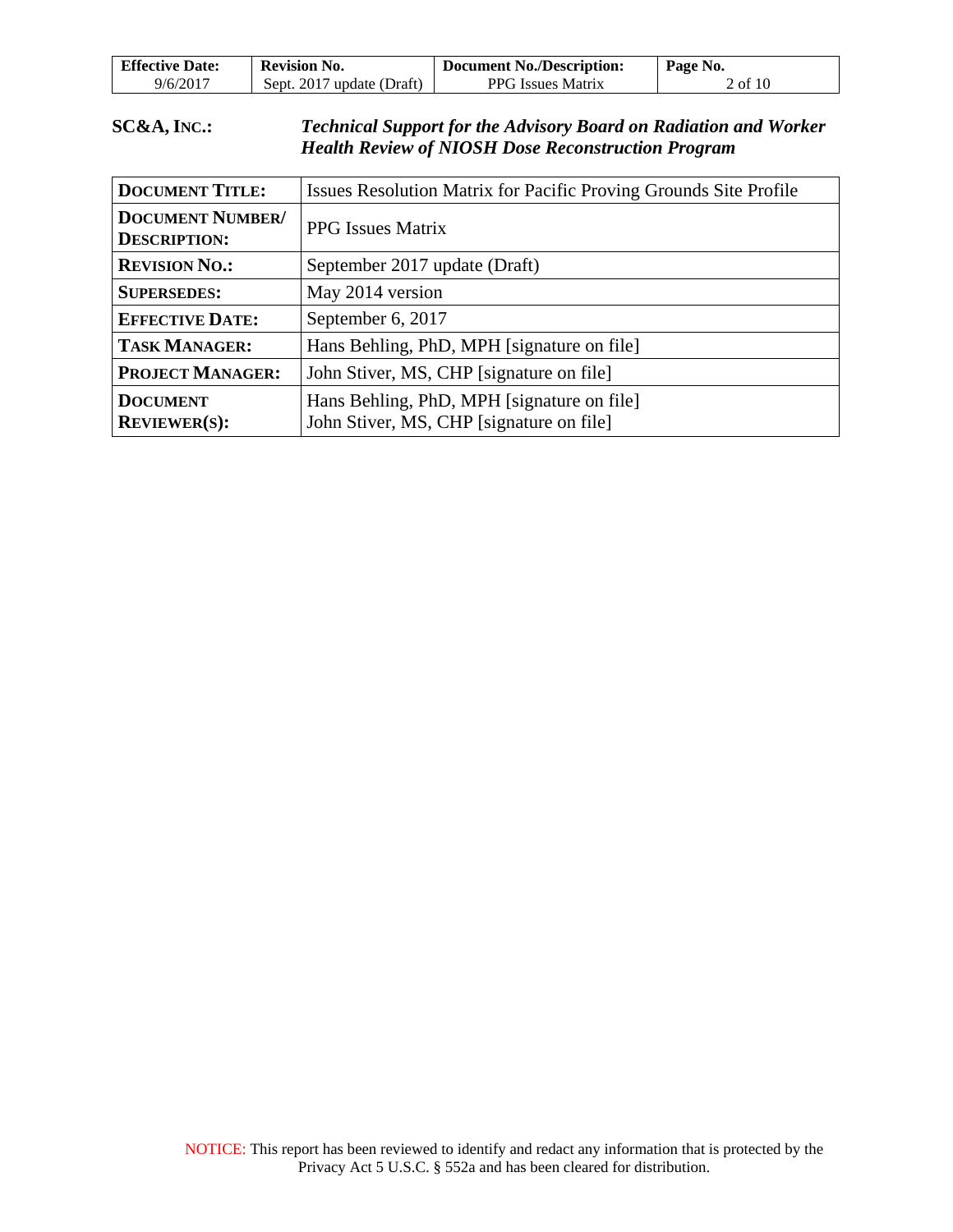| <b>Effective Date:</b> | Revision No.              | <b>Document No./Description:</b> | Page No. |
|------------------------|---------------------------|----------------------------------|----------|
| 9/6/2017               | Sept. 2017 update (Draft) | <b>PPG</b> Issues Matrix         | 3 of 10  |

# **ABBREVIATIONS AND ACRONYMS**

| <b>ABRWH</b>   | Advisory Board on Radiation and Worker Health                  |
|----------------|----------------------------------------------------------------|
| AP             | anterior-posterior                                             |
| <b>AWE</b>     | <b>Atomic Weapons Employer</b>                                 |
| CE             | <b>Claims Examiner</b>                                         |
| <b>DCF</b>     | dose conversion factor                                         |
| <b>DNA</b>     | Defense Nuclear Agency                                         |
| <b>DOE</b>     | U.S. Department of Energy                                      |
| <b>DOL</b>     | U.S. Department of Labor                                       |
| <b>EEOICPA</b> | Energy Employees Occupational Illness Compensation Program Act |
| <b>ISO</b>     | isotropic                                                      |
| keV            | kiloelectron volt                                              |
| <b>MDA</b>     | minimum detectable activity                                    |
| <b>NIOSH</b>   | National Institute for Occupational Safety and Health          |
| <b>NRC</b>     | <b>U.S. Nuclear Regulatory Commission</b>                      |
| <b>NTS</b>     | Nevada Test Site                                               |
| <b>ORAUT</b>   | Oak Ridge Associated Universities Team                         |
| <b>OTIB</b>    | <b>ORAUT</b> technical information bulletin                    |
| <b>POC</b>     | probability of causation                                       |
| <b>PPG</b>     | <b>Pacific Proving Grounds</b>                                 |
| <b>REF</b>     | radiation effectiveness factor                                 |
| <b>ROT</b>     | rotational                                                     |
| <b>SEC</b>     | <b>Special Exposure Cohort</b>                                 |
| <b>TBD</b>     | technical basis document                                       |
| WG             | <b>Work Group</b>                                              |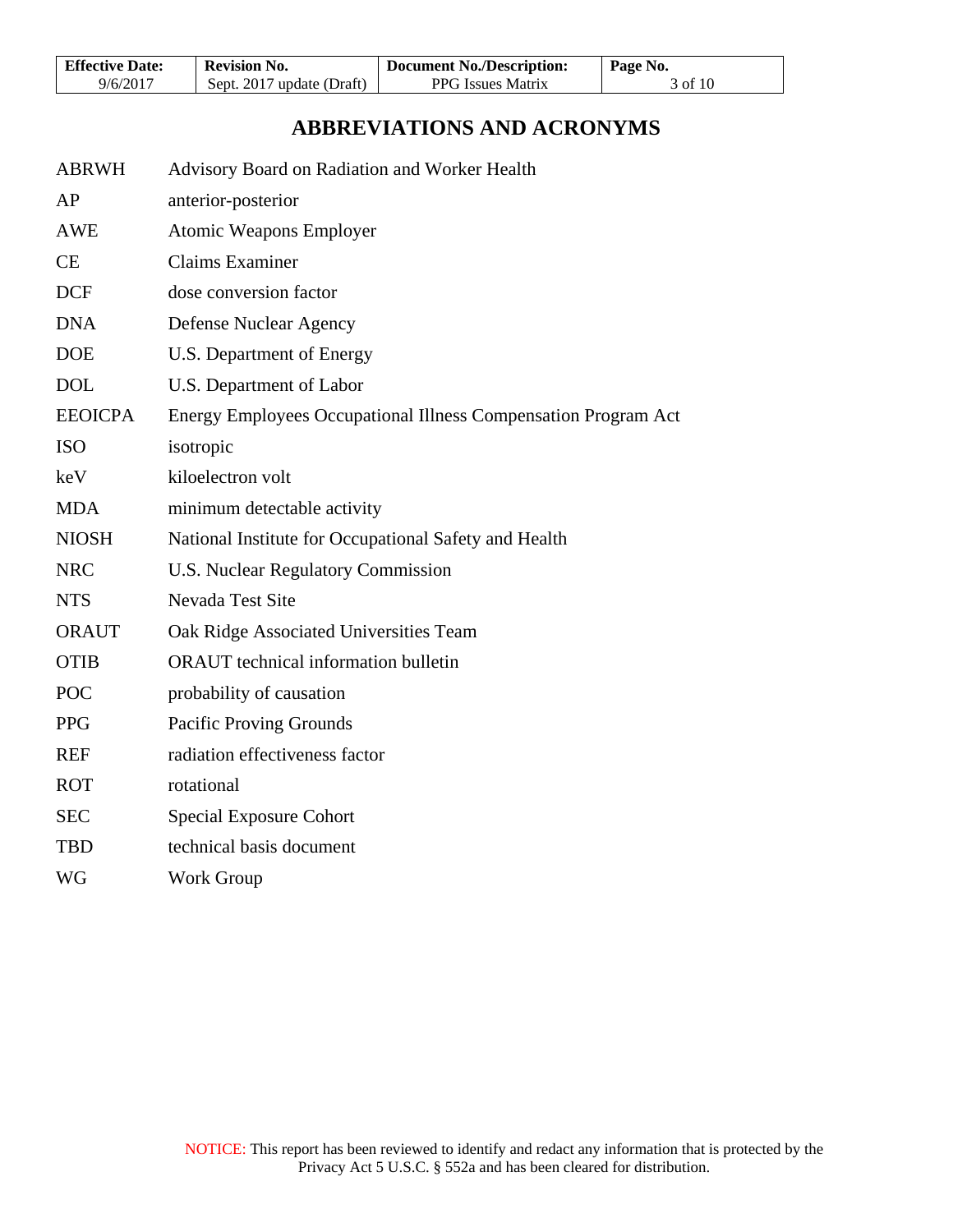| <b>Effectiv</b><br><i>ve</i> Date | <b>Revision No.</b>                   | No./Description:<br>Document | Page<br>INO.<br>ຼ |
|-----------------------------------|---------------------------------------|------------------------------|-------------------|
| 9/6/2017                          | 201'<br>(Draft<br>date<br>Sept.<br>un | DDG<br>Matrix<br>· Issue     | 4 of              |

### **Finding Resolution for Site Profile Issues for the Pacific Proving Grounds**

| <b>Finding No.:</b><br><b>Report Sect.</b> | <b>Finding Description</b>                                                                                                                                                                                                                                                                                                                                                                                                                                                                                                                                                                                                                                                                                                                                                                                                                            | <b>NIOSH Response</b>                                                                                                                                                                                                                                                                                                                                                                                                                                                                                                                                                                                                                                                                                                                                                                                                                                                    | <b>Finding Resolution</b>                                                                                                                                                                                                                                                                                                                                                                                                                                                                     |
|--------------------------------------------|-------------------------------------------------------------------------------------------------------------------------------------------------------------------------------------------------------------------------------------------------------------------------------------------------------------------------------------------------------------------------------------------------------------------------------------------------------------------------------------------------------------------------------------------------------------------------------------------------------------------------------------------------------------------------------------------------------------------------------------------------------------------------------------------------------------------------------------------------------|--------------------------------------------------------------------------------------------------------------------------------------------------------------------------------------------------------------------------------------------------------------------------------------------------------------------------------------------------------------------------------------------------------------------------------------------------------------------------------------------------------------------------------------------------------------------------------------------------------------------------------------------------------------------------------------------------------------------------------------------------------------------------------------------------------------------------------------------------------------------------|-----------------------------------------------------------------------------------------------------------------------------------------------------------------------------------------------------------------------------------------------------------------------------------------------------------------------------------------------------------------------------------------------------------------------------------------------------------------------------------------------|
| 1:4                                        | NIOSH needs to update ORAUT-<br>TKBS-0052, Rev. 00, with regard to the<br>250-workday requirement for SEC<br>Class inclusion. Revision 00 of<br>ORAUT-TKBS-0052, Summary Site<br>Profile for the Pacific Proving<br>Grounds, was issued on August 30,<br>2006. At that time, SEC status for<br>presumptive cancer claimants required<br>employment with at least 250<br>workdays. The 250-workday<br>requirement for PPG workers was<br>subsequently amended by the<br>Department of Labor (DOL) in<br>EEOICPA Bulletin No. 06-15 issued on<br>September 27, 2006, and EEOICPA<br>Bulletin No. 07-05 issued on January<br>11, 2007. Additionally, there may be a<br>need for further discussions pertaining<br>to the surrogate use of film badge<br>dosimetry for PPG employment<br>period(s) as recommended in DOL's<br>EEOICPA Bulletin No. 07-05. | NIOSH agrees than an update is needed to<br>ORAUT-TKBS-0052, Rev. 00, with regard to the<br>250-workday requirement for SEC Class inclusion.<br>The next revision of ORAUT-TKBS-0052 will<br>include provisions of EEOICPA Bulletin No. 06-15<br>issued on September 27, 2006, and EEOICPA<br>Bulletin No. 07-05 issued on January 11, 2007<br>which state, <i>inter alia</i> , that:<br>"For any 24-hour period that the employee was<br>present (either worked or lived) on the PPG or on<br>ships (evacuated prior to a nuclear weapon testing),<br>the CE would credit the employee with the<br>equivalent of three (8-hour) work days. If there is<br>evidence the employee was present at the PPG or<br>on ships for 24 hours in a day for 83 days, the<br>employee would have the equivalent of 250 work<br>days and would meet the 250 work day<br>requirement." | NIOSH issued Rev. 01 to ORAUT-TKBS-<br>0052 on July 11, 2016. Section 1.3 was<br>amended in accordance with EEOICPA<br>Bulletins Nos. 06-15 and 07-05, which equate<br>any 24-hour period (working or living on the<br>PPG) with three 8-hour work days for<br>establishing the 250-workday requirement for<br>potential inclusion in the SEC class. At the<br>April 21, 2017, PPG WG teleconference<br>meeting, the WG concurred with the revision<br>to Section 1.3 and closed the finding. |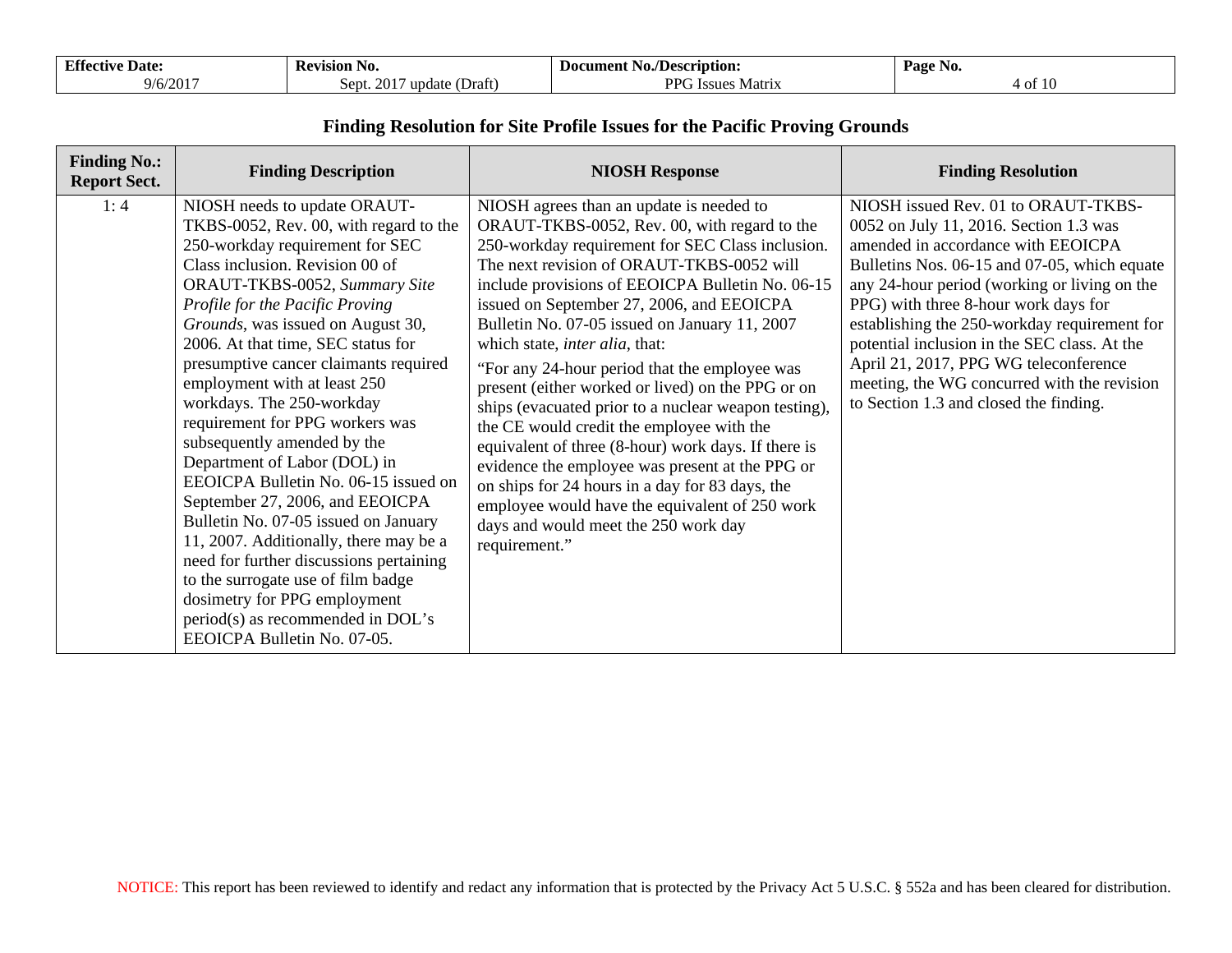| <b>17.64</b><br>Date <sup>.</sup><br>Effectiv | <b>Revision</b><br>NO.                                  | No./Description:<br>Document     | Page No. |
|-----------------------------------------------|---------------------------------------------------------|----------------------------------|----------|
| 10011<br>9/6/20 <sub>1</sub>                  | (Draft<br>Sept.<br>update<br>$\prime\prime$ 1<br>$\sim$ | DDC<br>· Issues<br>Matrix<br>. . | ∂ OI     |

| <b>Finding No.:</b><br><b>Report Sect.</b> | <b>Finding Description</b>                                                                                                                                                                                                                                                                                                                                                                                        | <b>NIOSH Response</b>                                                                                                                                                                                                                                                                                                                                                                                                                                                                                                                                                                                                                                                                                                                                                                                                                                                                                                                                                                        | <b>Finding Resolution</b>                                                                                                                                                                                                                                                                                                                                                                                                                                                                                                                                   |
|--------------------------------------------|-------------------------------------------------------------------------------------------------------------------------------------------------------------------------------------------------------------------------------------------------------------------------------------------------------------------------------------------------------------------------------------------------------------------|----------------------------------------------------------------------------------------------------------------------------------------------------------------------------------------------------------------------------------------------------------------------------------------------------------------------------------------------------------------------------------------------------------------------------------------------------------------------------------------------------------------------------------------------------------------------------------------------------------------------------------------------------------------------------------------------------------------------------------------------------------------------------------------------------------------------------------------------------------------------------------------------------------------------------------------------------------------------------------------------|-------------------------------------------------------------------------------------------------------------------------------------------------------------------------------------------------------------------------------------------------------------------------------------------------------------------------------------------------------------------------------------------------------------------------------------------------------------------------------------------------------------------------------------------------------------|
| Observation 1:<br>5                        | There is a need for more definitive<br>guidance pertaining to the assignment<br>of occupational medical dose in behalf<br>of claimants with no formal affiliation<br>with a DOE or AWE facility.                                                                                                                                                                                                                  | The next revision of ORAUT-TKBS-0052 will<br>include provisions from ORAUT-OTIB-0079 which<br>states the NIOSH interpretation is that the EEOICPA<br>defines covered radiation as the radiation received by<br>a covered employee at a covered facility during a<br>covered period. Section 2.0 of ORAUT-OTIB-0079<br>also states that "For most cases in which energy<br>employee medical records are not provided, dose<br>reconstructors should assume that any occupational<br>medical X-ray exposure occurred at the covered<br>facility where the energy employee worked."<br>Therefore, if a covered employee cannot be affiliated<br>with a covered facility and there are no records of<br>X-rays being administered at a covered facility, then<br>occupational medical exposures should not be<br>assigned. In addition, the next revision of ORAUT-<br>TKBS-0052 will delete reference to the guidance<br>found in ORAUT-PROC-0061 for covered employees<br>"hired on location." | NIOSH issued Rev. 01 to ORAUT-TKBS-<br>0052 on July 11, 2016. In Section 3.0 of the<br>revised site profile, NIOSH substituted<br>protocols defined in Occupational X-Ray<br>Dose Reconstruction for DOE Sites<br>(ORAUT-PROC-0061, Rev. 03) for guidance<br>provided in Guidance on Assigning<br>Occupational X-Ray Dose under EEOICPA<br>for X-Rays Administered Off Site (ORAUT-<br>OTIB-0079, Rev. 01). At the April 21, 2017,<br>PPG WG teleconference meeting, the WG<br>concurred with the text revision to<br>Section 3.0 and closed Observation 1. |
| 2:6                                        | Section 4.0 "Occupational<br>Environmental Dose" completely<br>ignores occupational environmental<br>doses for PPG locations from fallout.<br>(Note: For PPG locations, occupational<br>external environmental dose is for all<br>practical purposes an integral part of the<br>occupational external (as well as<br>internal) dose and should be assessed as<br>such in Section 6.0 of the PPG Site<br>Profile.) | NIOSH agrees with the finding and Section 4 of the<br>next revision of ORAUT-TKBS-0052 will be<br>revised to instruct dose reconstructors that external<br>dose should be assessed in Section 6.0 of the PPG<br>Site Profile. Under the current SEC, in the absence<br>of bioassay data, internal doses cannot be<br>reconstructed.                                                                                                                                                                                                                                                                                                                                                                                                                                                                                                                                                                                                                                                          | NIOSH issued Rev. 01 to ORAUT-TKBS-<br>0052 on July 11, 2016. Definitive guidance<br>for assignment of unmonitored external<br>exposure to fallout before 1955 was provided<br>in revisions to Sections 6.2 and 6.3 and<br>Attachment A of the PPG site profile. At the<br>April 21, 2017, PPG WG teleconference<br>meeting, the WG agreed that the revisions to<br>Section 6.0 of the PPG site profile provided<br>the necessary guidance to dose reconstructors<br>and closed Finding 2.                                                                  |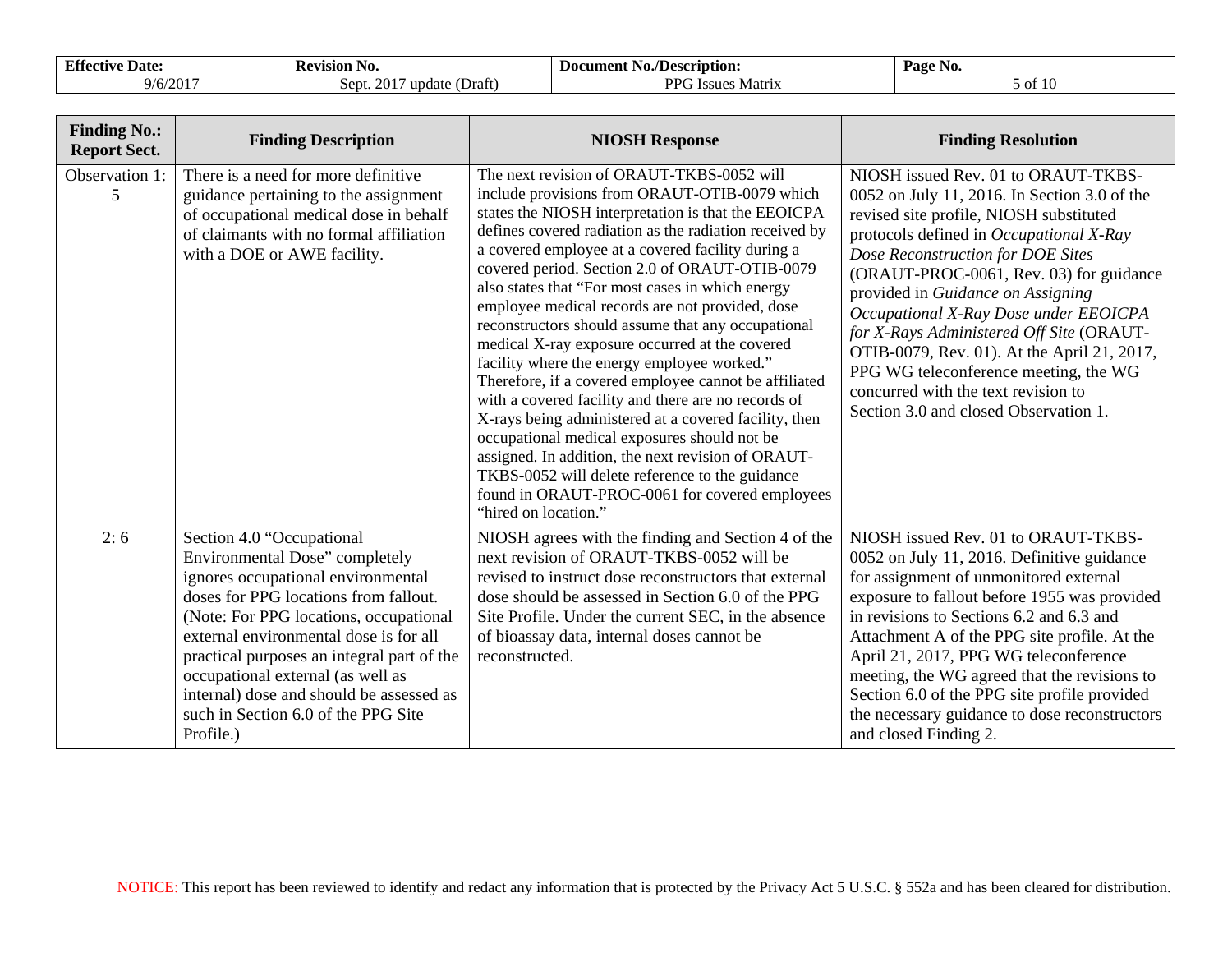| <b>Effectiv</b>        | Revision No.                                | -Document "               | Page                      |
|------------------------|---------------------------------------------|---------------------------|---------------------------|
| ve Date:               |                                             | No./Description:          | N <sub>0</sub> .          |
| Q/6/201<br>$9/0/201$ . | $\sim$<br>$D$ raft<br>update<br>Sept.<br>20 | DDC<br>Matriy<br>7 Issues | $\sim$<br>00 <sub>1</sub> |

| <b>Finding No.:</b><br><b>Report Sect.</b> | <b>Finding Description</b>                                                                                                                                                                                   | <b>NIOSH Response</b>                                                                                                                                                                                                                                                                                                                                                                                                                                                                                                                                                                                                                                                                                                                                                                                                                                                                                                                                                                                                                                                                                                                                                                                                                                                                                                                                                                                                                                                                                                                                                                                                                                                                                                                                                                        | <b>Finding Resolution</b>                                                                                                                                                                                                                                                                                                                                                                                                                                                                     |
|--------------------------------------------|--------------------------------------------------------------------------------------------------------------------------------------------------------------------------------------------------------------|----------------------------------------------------------------------------------------------------------------------------------------------------------------------------------------------------------------------------------------------------------------------------------------------------------------------------------------------------------------------------------------------------------------------------------------------------------------------------------------------------------------------------------------------------------------------------------------------------------------------------------------------------------------------------------------------------------------------------------------------------------------------------------------------------------------------------------------------------------------------------------------------------------------------------------------------------------------------------------------------------------------------------------------------------------------------------------------------------------------------------------------------------------------------------------------------------------------------------------------------------------------------------------------------------------------------------------------------------------------------------------------------------------------------------------------------------------------------------------------------------------------------------------------------------------------------------------------------------------------------------------------------------------------------------------------------------------------------------------------------------------------------------------------------|-----------------------------------------------------------------------------------------------------------------------------------------------------------------------------------------------------------------------------------------------------------------------------------------------------------------------------------------------------------------------------------------------------------------------------------------------------------------------------------------------|
| 3:7.4.2                                    | Available DOE records for a claimant<br>may not only be incomplete/inaccurate,<br>but more importantly may not include<br>unmonitored exposures associated with<br>cohort badging, exposure to fallout, etc. | NIOSH understands there are serious deficiencies<br>related to film badge dosimetry data and procedural<br>practices identified by the NRC (1989), SAIC<br>(1989–2006), and Perkins and Hammond (1980). In<br>light of these deficiencies, NIOSH finds it<br>intractable to achieve more accurate dose<br>assessments than those provided by the DNA and<br>reduced in Attachment A of ORAUT-TKBS-0052,<br>with realistic uncertainty ranges; too many data<br>have been lost or never captured to make such an<br>effort feasible. However, the next revision<br>ORAUT-TKBS-0052 will include revisions to the<br>Attachment A to provide 95% doses as appropriate<br>(see response to Findings 8 and 9 below). For cases<br>where occupation on the various islands is<br>documented in the dosimetry records and their stay<br>times are known, either by personal or cohort film<br>badges or reentry logs, additional dose can be<br>calculated in accordance with the information<br>provided in Figures 7-6 through 7-10 and added to<br>doses assigned using Attachment A to account for<br>unmonitored exposure to fallout. It should be noted<br>that during Operation Castle in the first half of<br>1954, 85% to 90% of all personnel were issued<br>operational film badges. In addition, all personnel<br>involved in reentry activities were also issued<br>mission badges that were read at the end of each<br>mission. (Castle Series, 1954, DNA 6035F). For<br>Operation Wigwam on May 15, 1955, and all<br>subsequent tests at PPG, 100% of all personnel<br>were issued operational film badges. In addition, all<br>personnel involved in reentry activities were also<br>issued mission badges that were read at the end of<br>each mission. (Wigwam, DNA 6000F, 1981) | NIOSH issued Rev. 01 to ORAUT-TKBS-<br>0052 on July 11, 2016. Considering the<br>limitations of personal dosimeters, their<br>limited use, and other procedural practices,<br>NIOSH proposed the use of the 95th<br>percentile coworker doses defined in<br>Attachment A of the revised PPG site profile<br>as a reasonable resolution for assigning dose.<br>At the April 21, 2017, PPG WG<br>teleconference meeting, the WG concurred<br>with the NIOSH resolution and closed<br>Finding 3. |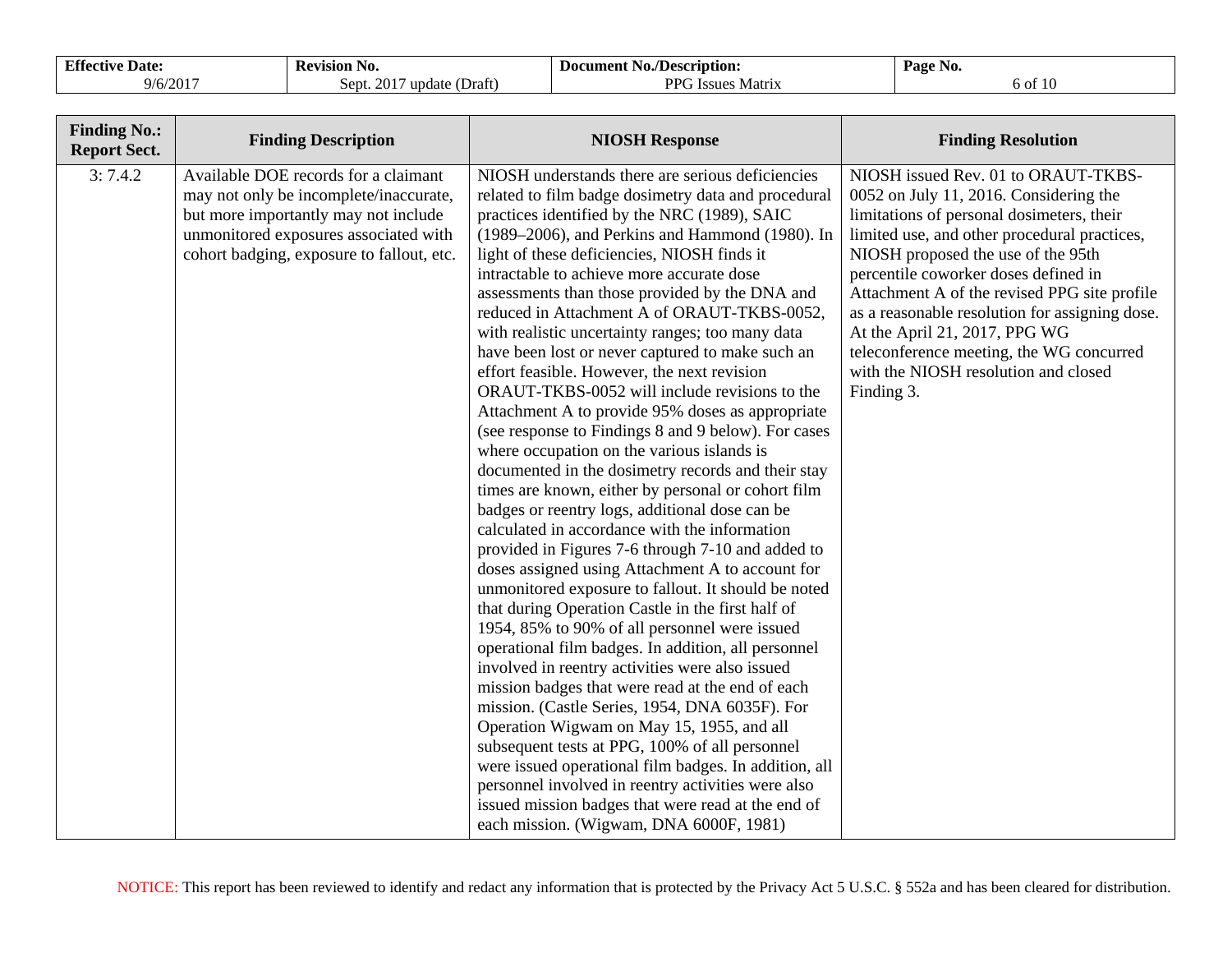| T. CO<br>. Date <sup>.</sup><br>– Effective | <b>Revision</b><br>NO.                                  | ' No./Desc<br>ecription:<br>Document | Page<br>NO. |
|---------------------------------------------|---------------------------------------------------------|--------------------------------------|-------------|
| /201'<br>$Q/\epsilon$                       | Sent.<br>(Draft<br>update<br>$\triangle$ $\blacksquare$ | DDC<br>Matrix<br><b>Issues</b>       | 10<br>° 01  |

| <b>Finding No.:</b><br><b>Report Sect.</b> | <b>Finding Description</b>                                                                                                                                                                                    | <b>NIOSH Response</b>                                                                                                                                                                                                                                                                                                                                                                                                                                                                                                                                                                                                                                                                                                    | <b>Finding Resolution</b>                                                                                                                                                                                                                                                                                                                                                                                                                                                                                                                                                                                                                                                                                                                                                |
|--------------------------------------------|---------------------------------------------------------------------------------------------------------------------------------------------------------------------------------------------------------------|--------------------------------------------------------------------------------------------------------------------------------------------------------------------------------------------------------------------------------------------------------------------------------------------------------------------------------------------------------------------------------------------------------------------------------------------------------------------------------------------------------------------------------------------------------------------------------------------------------------------------------------------------------------------------------------------------------------------------|--------------------------------------------------------------------------------------------------------------------------------------------------------------------------------------------------------------------------------------------------------------------------------------------------------------------------------------------------------------------------------------------------------------------------------------------------------------------------------------------------------------------------------------------------------------------------------------------------------------------------------------------------------------------------------------------------------------------------------------------------------------------------|
| 4:7.4.2                                    | ORAUT-TKBS-0052 does not provide<br>a definition for unmonitored dose as it<br>applies to PPG participants or any<br>specific guidance.                                                                       | The next revision of ORAUT-TKBS-0052 will<br>revise this statement to read as follows: "Covered<br>employees that participated in the various PPG<br>operations and were not badged can be assigned<br>coworker dose as outlined in Attachment A."                                                                                                                                                                                                                                                                                                                                                                                                                                                                       | NIOSH issued Rev. 01 to ORAUT-TKBS-<br>0052 on July 11, 2016. In this revision,<br>NIOSH has introduced guidance that<br>specifies the use of the 95th percentile<br>coworker doses, as defined in Attachment A.<br>At the April 21, 2017, PPG WG<br>teleconference meeting, the WG concurred<br>with NIOSH's revision to the PPG site profile<br>and closed Finding 4.                                                                                                                                                                                                                                                                                                                                                                                                  |
| 5:7.4.2                                    | Average photon energies associated<br>with fallout are well above $>250$ keV.<br>Depending on what exposure geometry<br>is assumed, a default photon energy of<br>30–250 keV may not be claimant<br>favorable | Although ISO or ROT geometries might be more<br>realistic, the general approach taken with all<br>EEOICPA claims is to apply the DCF yielding the<br>highest POC. Except for the lung, esophagus, red<br>bone marrow, and bone surfaces (as discussed in<br>IG-001, Section 4.4) the highest DCF is typically<br>associated with the 30-250 keV photon energy<br>range and the AP geometry. In addition, as<br>described in Table 5A of the NIOSH-IREP<br>Technical Documentation (2002), the radiation<br>effectiveness factor (REF) is significantly higher<br>for photons in the 30-250 keV range when<br>compared to the $> 250$ keV range. These two<br>factors lead to the recommendation given in<br>Section 6.0. | NIOSH issued Rev. 01 to ORAUT-TKBS-<br>0052 on July 11, 2016. While NIOSH<br>acknowledged photon energies for fallout are<br>well above 250 keV, its choice of 30-<br>250 keV photon energy and AP geometry<br>represent claimant-favorable dose conversion<br>factors for all but four organs (lung,<br>esophagus, red bone marrow, and bone<br>surfaces). For these four organs, revisions to<br>Section 6.3.3 recommend that an AP-to-ROT<br>geometry ratio be considered for claimant<br>favorability, with ISO geometry for cases<br>requiring best estimates. At the April 21,<br>2017, PPG WG teleconference meeting,<br>SC&A and the WG concurred with NIOSH's<br>approach to apply the DCF yielding the<br>highest POC. Therefore, SC&A withdraws<br>Finding 5. |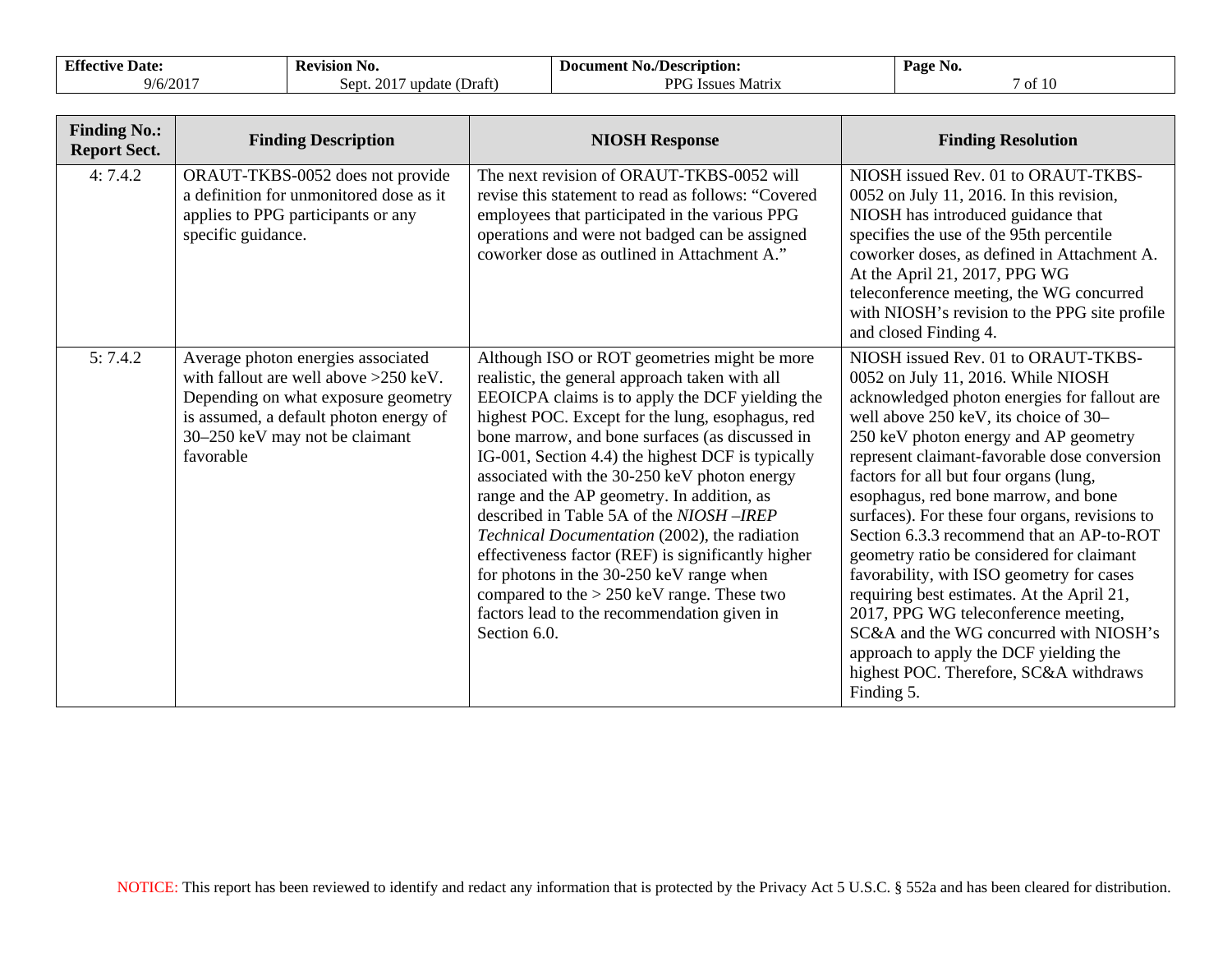| <b>Effective</b><br>Date: | -Ke<br>vision No.                                               | <b>No./Description:</b><br>Document               | Page No.  |
|---------------------------|-----------------------------------------------------------------|---------------------------------------------------|-----------|
| $9/6/201$ <sup>-</sup>    | $\sim$<br>$\sim$ 2011<br>(Draft)<br>undate<br>Sept.<br>$\angle$ | DD <sub>C</sub><br>Matrix<br>r Issues<br>$\cdots$ | 10<br>δOΓ |

| <b>Finding No.:</b><br><b>Report Sect.</b> | <b>Finding Description</b>                                                                                                                                                                                                                                                            | <b>NIOSH Response</b>                                                                                                                                                                                                                                                                                                                                                                                                                                                                                                                                                                                                                                                                                                                                                               | <b>Finding Resolution</b>                                                                                                                                                                                                                                                                                                                                                                                                                                                                                                                                                                                      |
|--------------------------------------------|---------------------------------------------------------------------------------------------------------------------------------------------------------------------------------------------------------------------------------------------------------------------------------------|-------------------------------------------------------------------------------------------------------------------------------------------------------------------------------------------------------------------------------------------------------------------------------------------------------------------------------------------------------------------------------------------------------------------------------------------------------------------------------------------------------------------------------------------------------------------------------------------------------------------------------------------------------------------------------------------------------------------------------------------------------------------------------------|----------------------------------------------------------------------------------------------------------------------------------------------------------------------------------------------------------------------------------------------------------------------------------------------------------------------------------------------------------------------------------------------------------------------------------------------------------------------------------------------------------------------------------------------------------------------------------------------------------------|
| 6:7.4.2                                    | Since claims involving skin cancer<br>usually specify the location( $s$ ) on the<br>body, the critical variable of distance<br>above the source plane defined by Barss<br>and Weitz (2006) should be included in<br>the assignment of beta-to-gamma dose<br>ratios for PPG claimants. | Figure C-1 in Attachment C of the NTS external<br>TBD provides the information given in Table 7-4<br>of the SC&A report. In addition, with respect to the<br>ratios in Table C-1 of the NTS document,<br>Attachment C recommends: "These values can be<br>modified with appropriate factors for shielding and<br>distance (Barss and Weitz 2006)." Guidance on the<br>assignment of beta-to-gamma ratios from Barss and<br>Weitz (2006) will be added to the next revision of<br>ORAUT-TKBS-0052 for clarity. The guidance will<br>include, from Barss and Weitz 2006, Table 1, Beta-<br>to-gamma dose Ratios for Pacific Test Sites,<br>Table 3, Beta-to gamma Ratios for eye Exposures,<br>and Table 7, Standard Distances from Source Plane<br>for Various Anatomical Locations. | NIOSH issued Rev. 01 to ORAUT-TKBS-<br>0052 on July 11, 2016. In Section 6.1 of the<br>revised PPG site profile, NIOSH eliminated<br>the default Nevada Test Site beta-to-gamma<br>ratio of 1:1 and introduced guidance that<br>included beta-to-gamma ratios by Barss and<br>Weitz (2006). The revision also incorporated<br>critical variables that include age of fallout,<br>distance, and weathering impacts on the beta-<br>to-gamma ratios. At the April 21, 2017, PPG<br>WG teleconference meeting, the WG agreed<br>with the revision to Section 6.1 of the PPG<br>site profile and closed Finding 6. |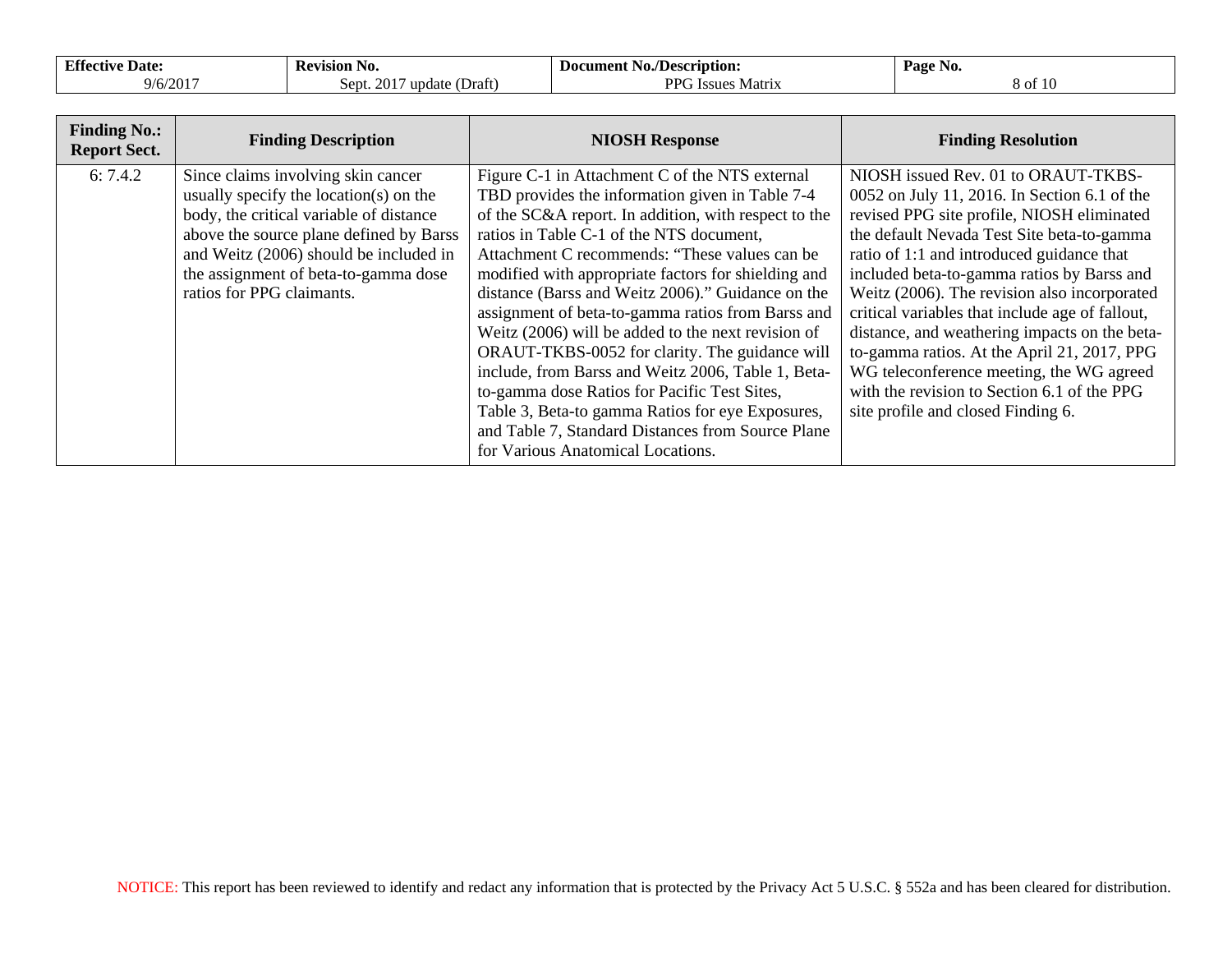| <b>17.64</b><br><b>Date</b><br>Ettectiv | <b>Revision</b><br>N0.                            | No./Description:<br>Document | Page No. |
|-----------------------------------------|---------------------------------------------------|------------------------------|----------|
| $9/6/201$ <sup>-</sup>                  | $\sim$ $\sim$<br>(Draft<br>Sept.<br>update<br>-20 | PPG<br>· Issues<br>Matrix    | Y 01     |

| <b>Finding No.:</b><br><b>Report Sect.</b> | <b>Finding Description</b>                                                                                                                                                                                                                                                                                                                                                               | <b>NIOSH Response</b>                                                                                                                                                                                                                                                                                                                                                                                                                                                                                                                                                                                                                                                                                                                                                                                                                                                                                                                                                                                                                                                                                                                                                          | <b>Finding Resolution</b>                                                                                                                                                                                                                                                                                                                                                                                                                                                                                                                                                                                                                                                                                                                                       |
|--------------------------------------------|------------------------------------------------------------------------------------------------------------------------------------------------------------------------------------------------------------------------------------------------------------------------------------------------------------------------------------------------------------------------------------------|--------------------------------------------------------------------------------------------------------------------------------------------------------------------------------------------------------------------------------------------------------------------------------------------------------------------------------------------------------------------------------------------------------------------------------------------------------------------------------------------------------------------------------------------------------------------------------------------------------------------------------------------------------------------------------------------------------------------------------------------------------------------------------------------------------------------------------------------------------------------------------------------------------------------------------------------------------------------------------------------------------------------------------------------------------------------------------------------------------------------------------------------------------------------------------|-----------------------------------------------------------------------------------------------------------------------------------------------------------------------------------------------------------------------------------------------------------------------------------------------------------------------------------------------------------------------------------------------------------------------------------------------------------------------------------------------------------------------------------------------------------------------------------------------------------------------------------------------------------------------------------------------------------------------------------------------------------------|
| 7:7.4.2                                    | NIOSH's guidance for the assignment<br>of missed dose is based on assumptions<br>that are not supported by facts and in<br>the face of uncertainty are clearly not<br>claimant favorable.                                                                                                                                                                                                | The next revision of ORAUT-TKBS-0052 will<br>revise the missed dose guidance as follows:<br>"Assign missed dose based on the number of<br>exchanges found in the dosimetry records. Also,<br>compare the total of the recorded dose plus the<br>missed dose to the 50% dose in Attachment A and<br>assign the larger dose. In addition, for cases where<br>occupation on the various islands is documented in<br>the dosimetry records and their stay times are<br>known, additional dose can be calculated in<br>accordance with the information provided in<br>DNA's 1983 report entitled Operation Greenhouse<br>1951 related to calculating dose based on island<br>occupation times and added to doses assigned as<br>described above to account for potentially<br>unmonitored exposure to fallout." It should be<br>noted that in most cases where an individual's dose<br>was assigned based on cohort badging, logs were<br>maintained in the individual's dosimetry records<br>which documented the location and stay times<br>associated with reentry activities. These logs can be<br>used to estimate potential dose received during<br>these reentry activities. | NIOSH issued Rev. 01 to ORAUT-TKBS-<br>0052 on July 11, 2016. To account for<br>unmonitored exposures and the uncertainties<br>of recorded film badge data prior to 1955,<br>NIOSH revised Section 6.0 of the PPG site<br>profile. The revision states that the 95th<br>percentile coworker doses should be assigned<br>when data are incomplete or nonexistent.<br>Pre-1955, recorded doses should be compared<br>to 95th percentile doses, and the larger of the<br>two doses should be assigned. Sections 6.1,<br>6.2, and 6.3 were revised to address<br>exposures to Operation Greenhouse fallout in<br>1951. At the April 21, 2017, PPG WG<br>teleconference meeting, the WG agreed with<br>the revision to the PPG site profile and closed<br>Finding 7. |
| 8:7.4.2                                    | Independent of other<br>concerns/limitations that characterize<br>the DNA dose distribution data (e.g.,<br>their accuracy, completeness, etc.), use<br>of the 50th percentile dose as a<br>coworker dose is not justified for PPG<br>participants for Operations up to and<br>inclusive of Operation CASTLE and for<br>the subsequent Operations where<br>dosimeter damage was an issue. | Owing to the large uncertainties in the operation-<br>specific dose reported by DNA, the next revision of<br>ORAUT-TKBS-0052, Attachment A will be<br>revised to replace the 50th percentile doses with the<br>95th percentile doses to be used for coworker<br>doses, as appropriate.                                                                                                                                                                                                                                                                                                                                                                                                                                                                                                                                                                                                                                                                                                                                                                                                                                                                                         | NIOSH issued Rev. 01 to ORAUT-TKBS-<br>0052 on July 11, 2016. In this revision,<br>NIOSH has introduced guidance that<br>specifies use of the 95th percentile coworker<br>doses, as defined in Attachment A. At the<br>April 21, 2017, PPG WG teleconference<br>meeting, the WG concurred with NIOSH's<br>revision to the PPG site profile and closed<br>Finding 8.                                                                                                                                                                                                                                                                                                                                                                                             |